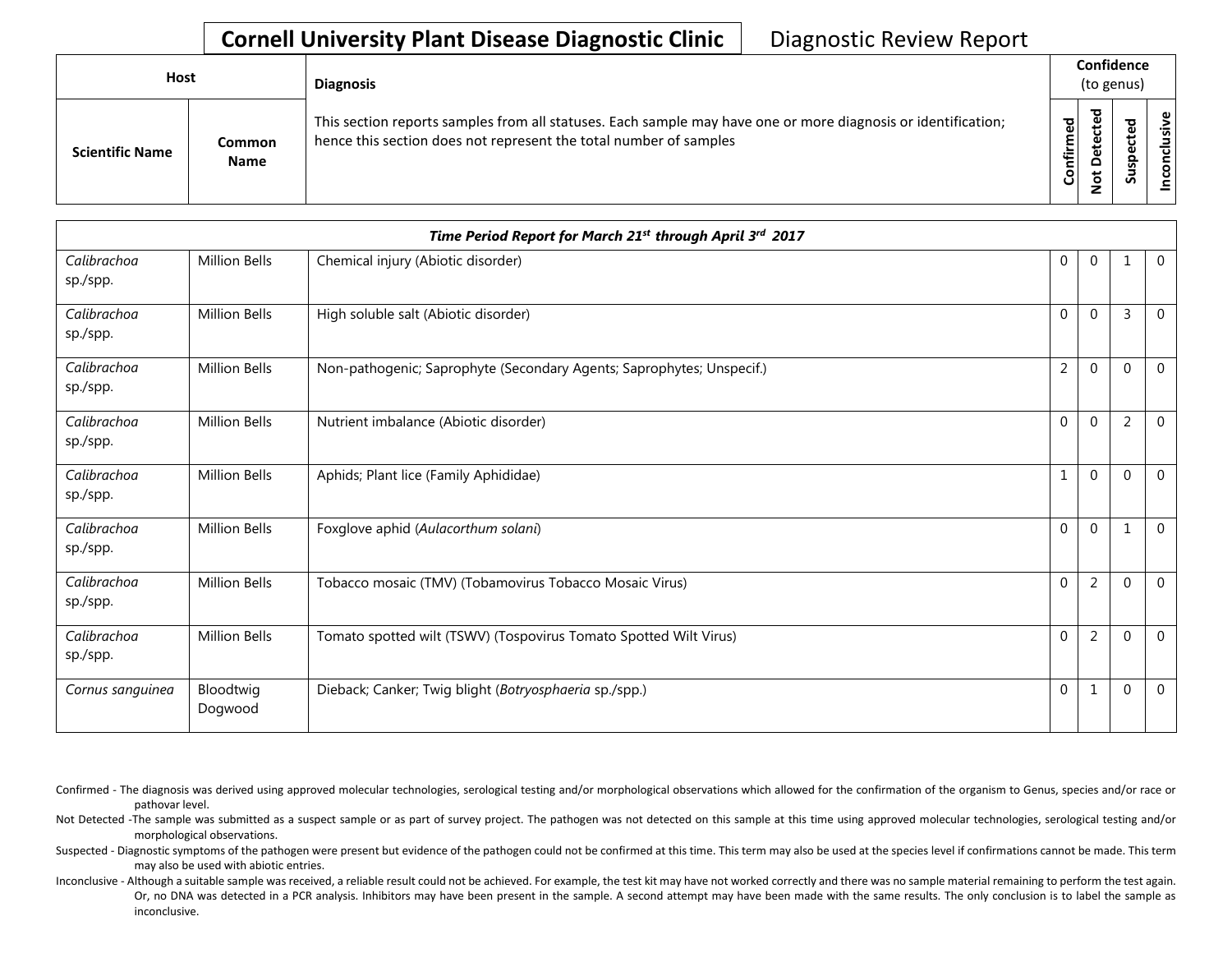## **Cornell University Plant Disease Diagnostic Clinic** | Diagnostic Review Report

| Host                   |                       | <b>Diagnosis</b>                                                                                                                                                                   |                   | Confidence<br>(to genus) |                            |                                     |
|------------------------|-----------------------|------------------------------------------------------------------------------------------------------------------------------------------------------------------------------------|-------------------|--------------------------|----------------------------|-------------------------------------|
| <b>Scientific Name</b> | Common<br><b>Name</b> | This section reports samples from all statuses. Each sample may have one or more diagnosis or identification;<br>hence this section does not represent the total number of samples | ъ<br>ω<br>Confirm | ᇃ<br>$\Omega$<br>۰       | ω<br>o<br>으<br>s<br>ـ<br>n | $\omega$<br>$\overline{\mathbf{S}}$ |

| Cornus sanguinea        | Bloodtwig<br>Dogwood     | Unknown abiotic disorder (Abiotic disorder)                                                 | 0              | 0           | 1           | $\overline{0}$ |
|-------------------------|--------------------------|---------------------------------------------------------------------------------------------|----------------|-------------|-------------|----------------|
| Cornus sanguinea        | Bloodtwig<br>Dogwood     | Unspecified pathology (Diaporthe sp./spp.)                                                  | 1              | $\Omega$    | $\Omega$    | $\mathbf 0$    |
| Ginkgo biloba           | Ginkgo                   | Additional sample requested (Identification Analysis)                                       | $\mathbf{1}$   | $\Omega$    | $\Omega$    | $\overline{0}$ |
| Ginkgo biloba           | Ginkgo                   | Dieback; Canker; Twig blight (Botryosphaeria sp./spp.)                                      | $\Omega$       | 1           | $\Omega$    | $\Omega$       |
| Ginkgo biloba           | Ginkgo                   | Non-pathogenic; Saprophyte (Secondary Agents; Saprophytes; Unspecif.)                       | 1              | $\Omega$    | $\mathbf 0$ | $\mathbf{0}$   |
| Ginkgo biloba           | Ginkgo                   | Sooty mold (Unidentified Fungus)                                                            | 1              | $\Omega$    | $\Omega$    | $\Omega$       |
| Pelargonium<br>sp./spp. | Geranium<br>(cultivated) | Geranium bacterial wilt; Bacteria blight (Xanthomonas hortorum (campestris) pv. pelargonii) | $\Omega$       | 1           | $\Omega$    | $\Omega$       |
| Pelargonium<br>sp./spp. | Geranium<br>(cultivated) | High soluble salt (Abiotic disorder)                                                        | $\Omega$       | $\Omega$    | 1           | $\Omega$       |
| Pelargonium<br>sp./spp. | Geranium<br>(cultivated) | Non-pathogenic; Saprophyte (Secondary Agents; Saprophytes; Unspecif.)                       | 1              | $\mathbf 0$ | $\Omega$    | $\overline{0}$ |
| Prunus sp./spp.         | Flowering<br>Cherry      | Moisture stress (Abiotic disorder)                                                          | $\overline{0}$ | $\Omega$    | 1           | $\overline{0}$ |
| Prunus sp./spp.         | Flowering<br>Cherry      | Non-pathogenic; Saprophyte (Secondary Agents; Saprophytes; Unspecif.)                       | 1              | $\mathbf 0$ | $\Omega$    | $\mathbf{0}$   |

Confirmed - The diagnosis was derived using approved molecular technologies, serological testing and/or morphological observations which allowed for the confirmation of the organism to Genus, species and/or race or pathovar level.

Not Detected -The sample was submitted as a suspect sample or as part of survey project. The pathogen was not detected on this sample at this time using approved molecular technologies, serological testing and/or morphological observations.

Suspected - Diagnostic symptoms of the pathogen were present but evidence of the pathogen could not be confirmed at this time. This term may also be used at the species level if confirmations cannot be made. This term may also be used with abiotic entries.

Inconclusive - Although a suitable sample was received, a reliable result could not be achieved. For example, the test kit may have not worked correctly and there was no sample material remaining to perform the test again. Or, no DNA was detected in a PCR analysis. Inhibitors may have been present in the sample. A second attempt may have been made with the same results. The only conclusion is to label the sample as inconclusive.